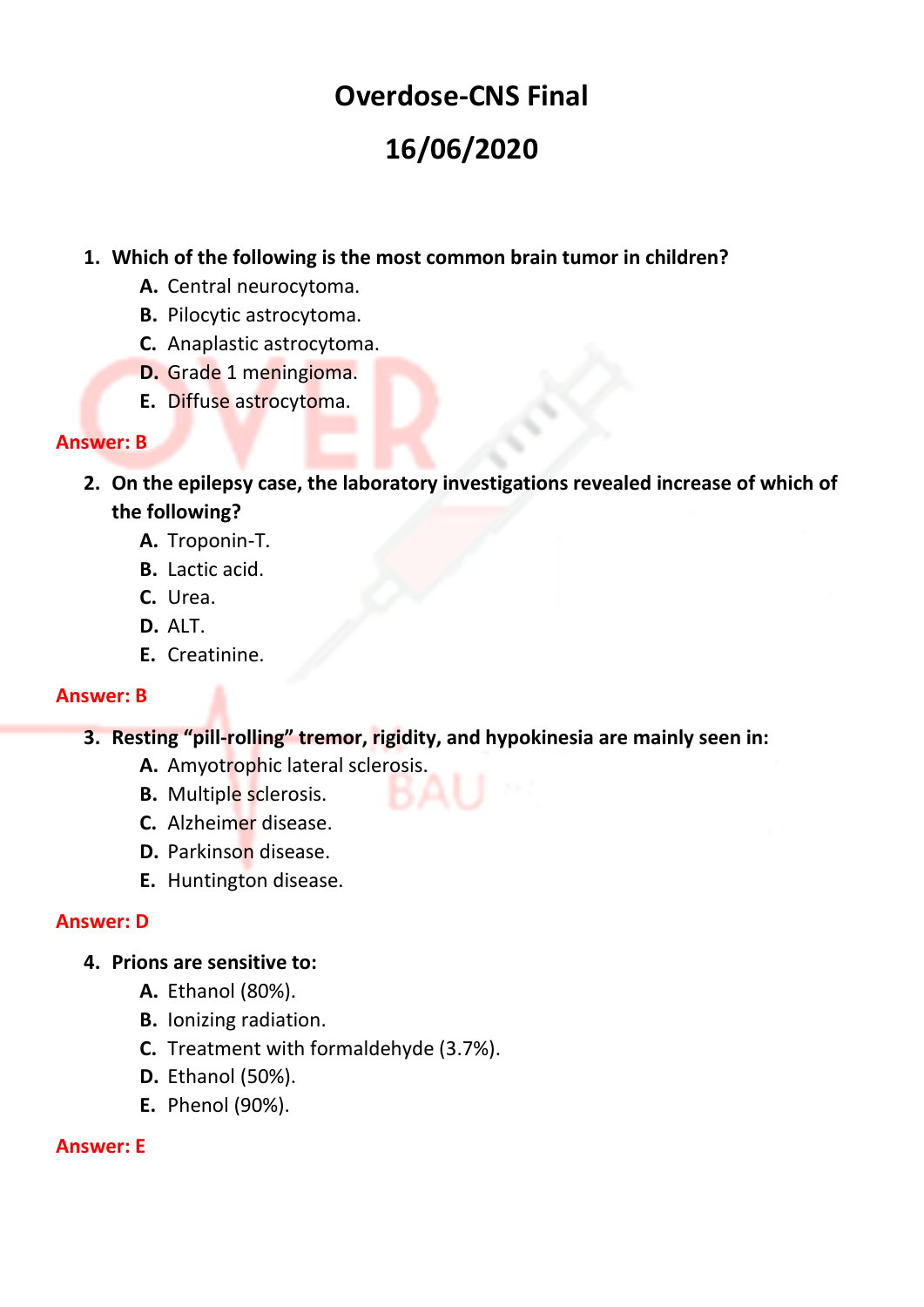## **5. How many of the following enters somatosensory area?**

- 1- Thalamus.
- 2- Somatosensory area 1.
- 3- Visual area.
- 4- Auditory areas.
- 5- Cerebellum.

## **The best answer is:**

- **A.** five.
- **B.** two.
- **C.** Four.
- **D.** Three.
- **E.** One.

## **Answer: C**

## **6. Which of the following is a common adverse effect of amphetamines?**

- **A.** Bradycardia.
- **B.** Constipation.
- **C.** Hypertension.
- **D.** None of the statements is true.
- **E.** Somnolence.

## **Answer: C**

## **7. Lesion of which of the following causes muscle hypertonia?**

- **A.** Posterior parietal cortex.
- **B.** Supplementary motor area.
- **C.** Pre-motor cortex.
- **D.** Primary motor cortex.
- **E.** Specialized area of motor control.

## **Answer: D**

- **8. Which of the following does not support the growth of C. botulinum spores if they contaminate food?**
	- **A.** Acidic conditions provided by foods such as canned fruit.
	- **B.** Alkaline conditions provided by vegetables such as mushrooms.
	- **C.** Acidic conditions provided by meat.
	- **D.** Alkaline conditions provided by vegetables such as green beans.
	- **E.** Alkaline conditions provided by fish.

## **Answer: A**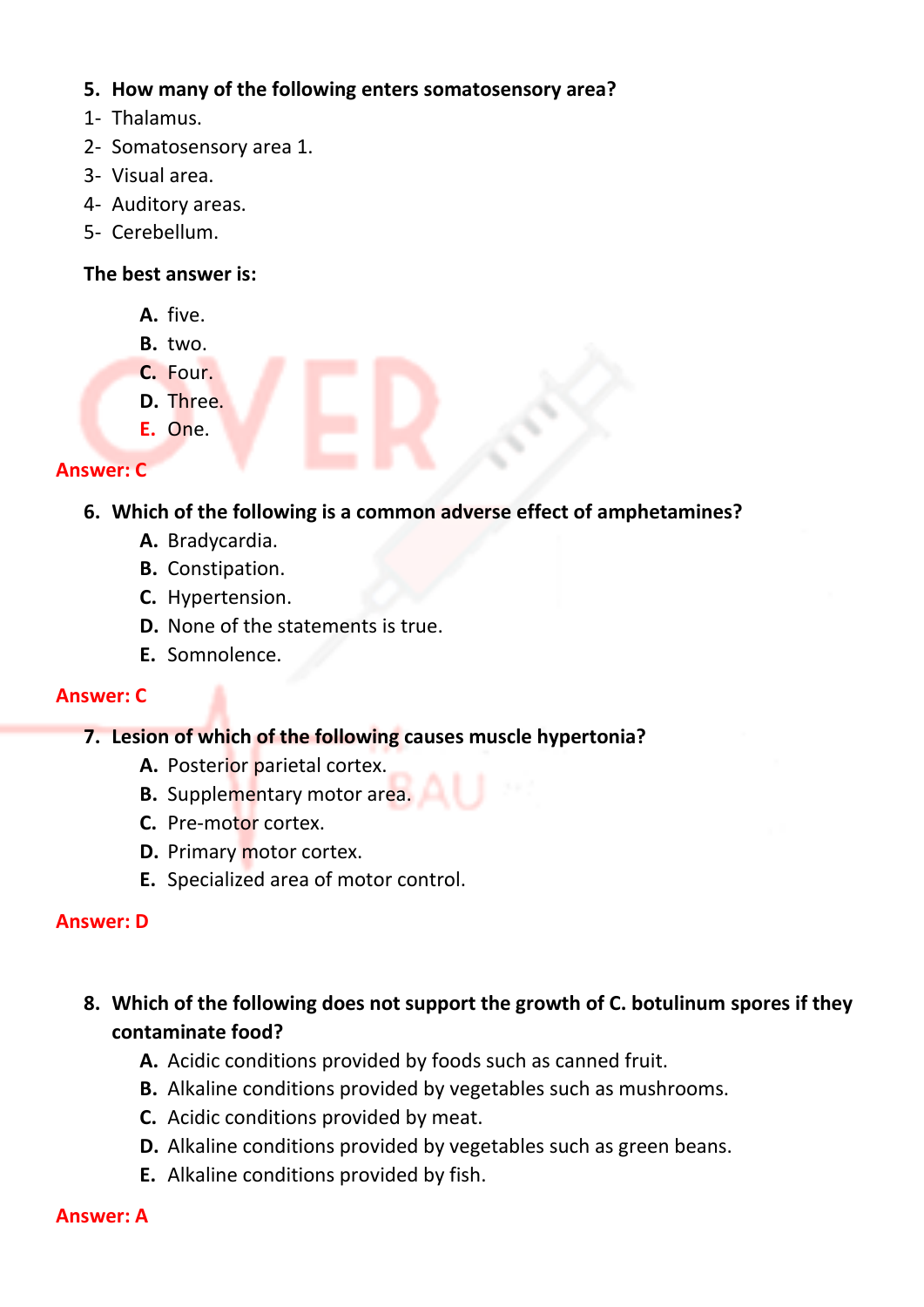# **9. Which of the following groups of drugs can be useful for the management of the memory in Alzheimer's disease patient?**

- **A.** GABAergic.
- **B.** Adrenergic.
- **C.** Dopaminergic.
- **D.** Cholinergic.
- **E.** Serotonergic.

#### **Answer: D**

**10.Which of the following symptoms is most likely to result from infection inside the middle ear?**

- **A.** Dry mouth.
- **B.** Loss of sensation in the lower teeth.
- **C.** Loss of sensation from the soft palate.
- **D.** Facial paralysis.
- **E.** Dry eye.

## **Answer: A**

# **11.Which of the following trigeminal end branches carries the most diverse fiber modalities?**

- **A.** Inferior alveolar nerve.
- **B.** Auriculotemporal nerve.
- **C.** Lingual nerve.
- **D.** Zygomatic nerve.
- **E.** Nasociliary nerve.

## **Answer: C**

## **12.Which of the followings is particularly high in copper?**

- **A.** Subthalamic nucleus.
- **B.** Substantia nigra.
- **C.** Putamen.
- **D.** Caudate nucleus.
- **E.** Globus pallidus.

## **Answer: B**

## **13.During smell sensation, which of the following will be more activated on the right side of the brain than the left?**

- **A.** Piriform cortex.
- **B.** Anterior olfactory nucleus.
- **C.** Entorhinal cortex.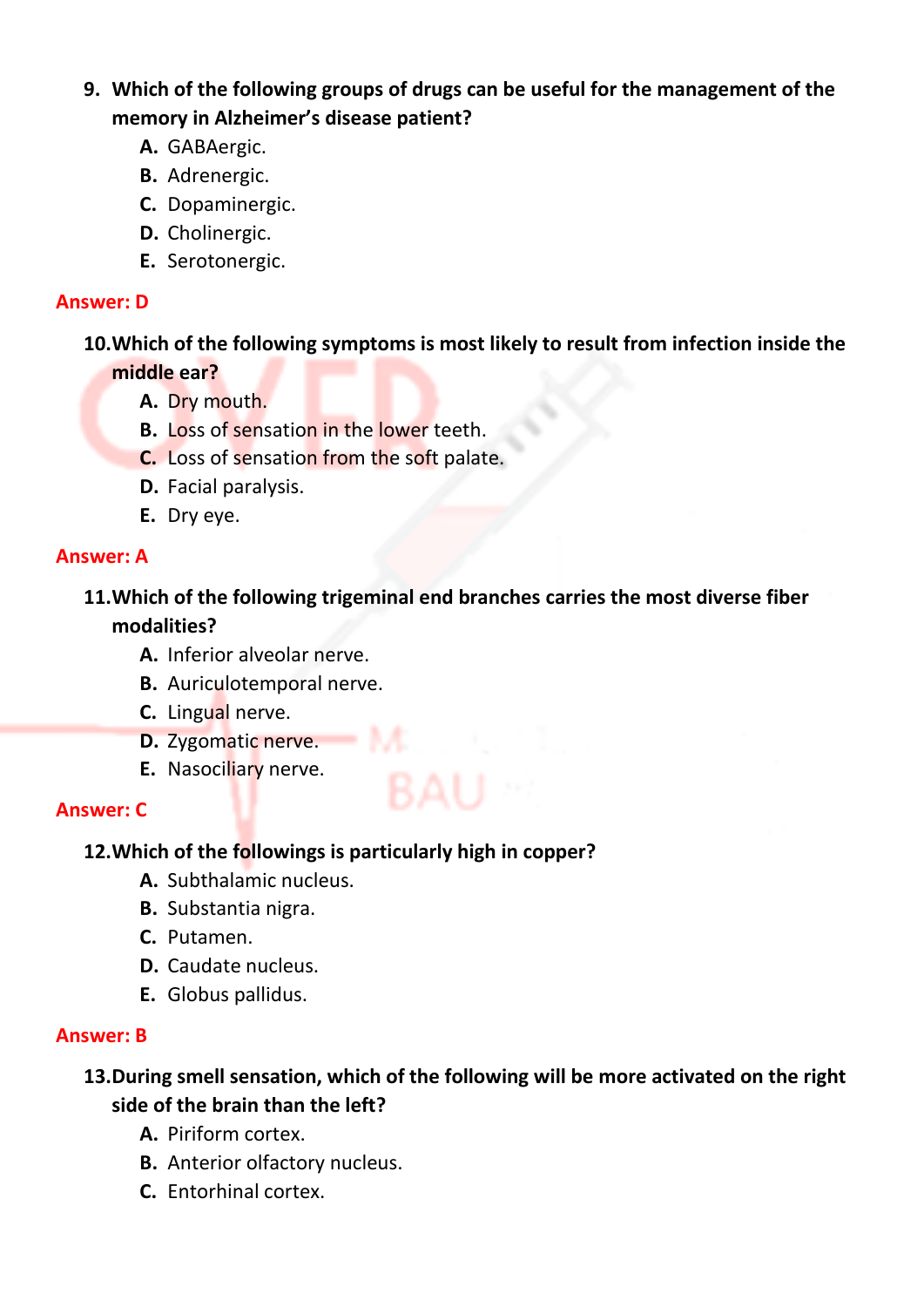- **D.** Olfactory tubercle.
- **E.** Orbitofrontal cortex.

## **Answer: E**

# **14.Which of the following drugs would be appropriate to treat anaphylactic shock?**

- **A.** Norepinephrine.
- **B.** Pilocarpine.
- **C.** Dobutamine.
- **D.** Phenylephrine.
- **E.** Epinephrine.

## **Answer: E**

## **15.Which of the following is grade III brain tumor?**

- **A.** Anaplastic meningioma.
- **B.** Myxopapillary ependymoma.
- **C.** Dysembryoblastic neuroepithelial tumor.
- **D.** Glioblastoma.
- **E.** Medulloblastoma.

# **Answer: A**

**16.In polio cases, infectivity in the pharyngeal foci is around …………, and in the intestinal foci ……….** 

- **A.** One week, 7-14 days.
- **B.** b-2 weeks, 7-10 days.
- **C.** c-2-3 months, 3-4 months.
- **D.** d-2 weeks, 6-8 weeks.
- **E.** e-One week, 6-8 weeks.

# **Answer: E**

# **17.Which of the following side effects not related to local anesthetics?**

- **A.** Hyperthermia.
- **B.** CNS symptoms.
- **C.** Allergic reactions.
- **D.** Cardiovascular instability.
- **E.** None of the statements is true.

# **Answer: A**

**18.Which of the following parts of the brachial plexus is the most suitable to be targeted for block anesthesia to anesthetize the lateral side of the upper limb?**

- **A.** Upper roots.
- **B.** Radial nerve.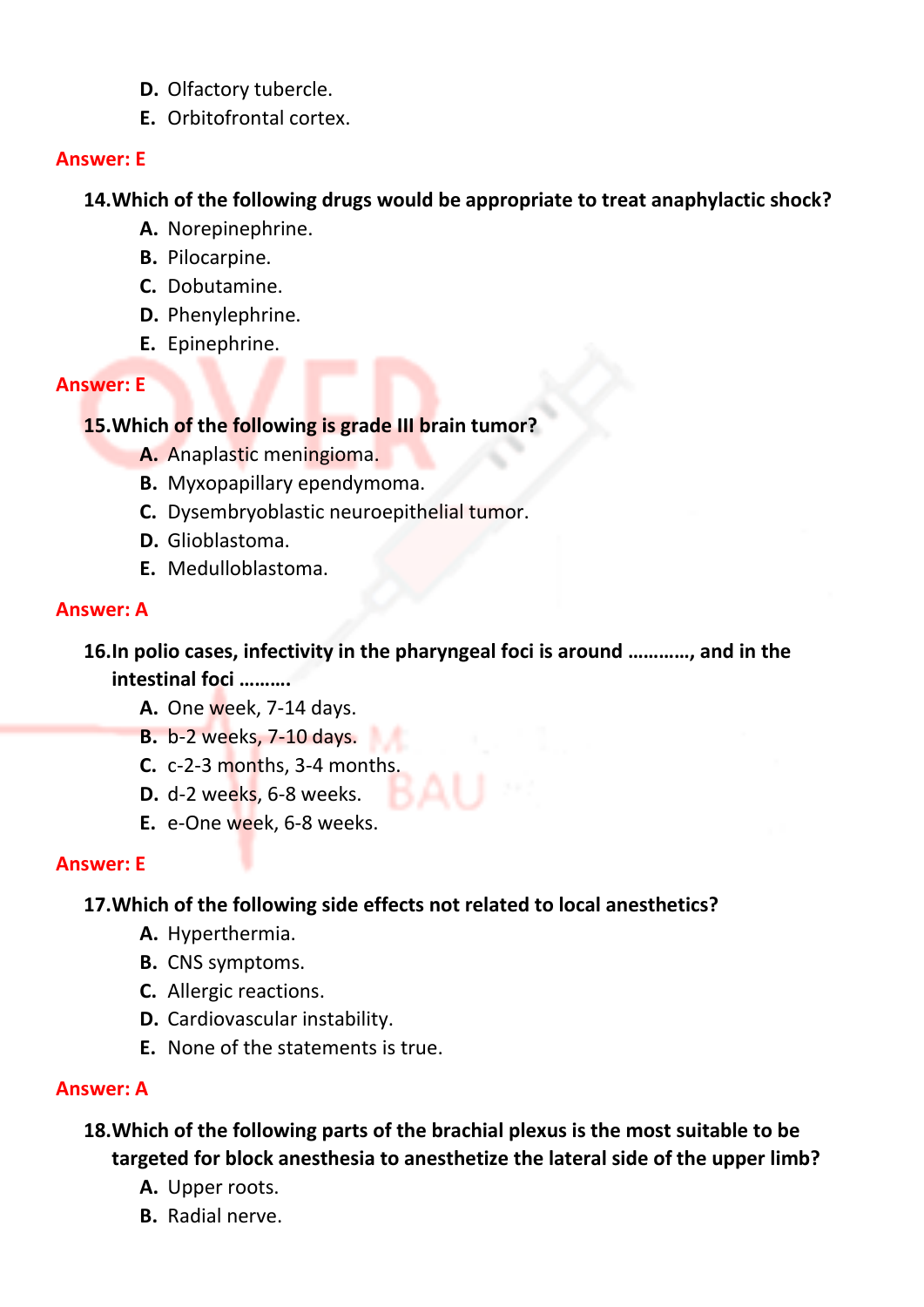- **C.** Lateral cord.
- **D.** Posterior divisions.
- **E.** Musculocutaneous nerve.

## **19.Which of the following is responsible of the papillary light reflex?**

- **A.** Pretectal nucleus.
- **B.** Suprachiasmatic nucleus.
- **C.** Superior colliculus.
- **D.** Ventral lateral geniculate nuclei.
- **E.** Pontine raphe nucleus.

## **Answer: A**

## **20.Which cells are nearly all binocular and perform length summation?**

- **A.** Border cells.
- **B.** Hypercomplex cells.
- **C.** Complex cells.
- **D.** Ganglion cells.
- **E.** Simple cells.

## **Answer: C**

## **21.Which of the following represents the correct path of aqueous humor from production to absorption?**

- **A.** Anterior cavity pupil posterior cavity.
- **B.** Posterior cavity pupil anterior cavity.
- **C.** Posterior chamber pupil anterior chamber.
- **D.** Ciliary process posterior cavity anterior cavity.
- **E.** Posterior cavity pupil anterior chamber.

## **Answer: C**

## **22.An injury to which of the following nerves will have the most effect on salivation?**

- **A.** Maxillary branch of the trigeminal.
- **B.** Greater petrosal nerve.
- **C.** Small petrosal nerve.
- **D.** Lesser petrosal nerve.
- **E.** Mandibular branch of the trigeminal.

## **Answer: D**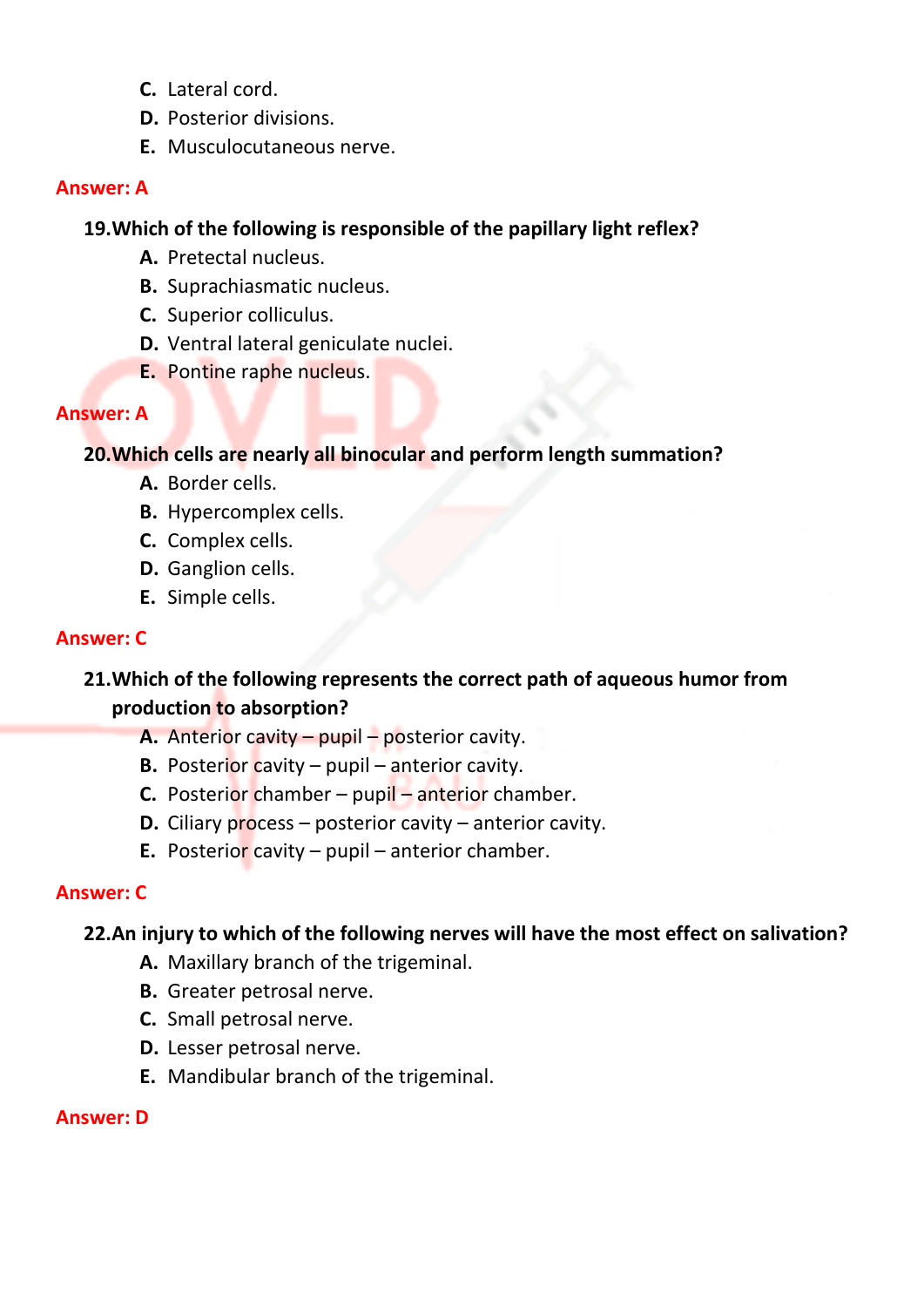- **23. An elderly female who lives in a farmhouse was brought to the emergency room in serious condition after ingesting a liquid from an unlabeled bottle found near her bed, apparently in a suicide attempt. She presented with diarrhea, frequent urination, convulsions, breathing difficulties, constricted pupil, and excessive salivation. Which of the following is correct regarding this patient?**
	- **A.** Her symptoms can be treated by using an anticholinesterase agent.
	- **B.** She most likely consumed an organophosphate pesticide.
	- **C.** Her symptoms can be treated by using a cholinergic agent.
	- **D.** She most likely consumed atropine.
	- **E.** The symptoms are consistent with sympathetic activation.

## **Answer: B**

## **24.Which of the following drugs can worsen decreasing in salivary secretion in patients taking anticancer radiation?**

- **A.** Pilocarpine.
- **B.** Neostigmine.
- **C.** Muscarinic agonists.
- **D.** Muscarinic antagonists.
- **E.** Anticholinesterase agents.

## **Answer: D**

## **25.Which of the following cannot provoke new onset of epilepsy seizures?**

- **A.** Hyperglycemia.
- **B.** Hepatic failure.
- **C.** Hyperthyroidism.
- **D.** Hyponatremia.
- **E.** Hypoglycemia.

## **Answer: C**

## **26.Parallel fibers in the cerebellar cortex originate from:**

- **A.** Granular cells.
- **B.** Stellate cells.
- **C.** Golgi cells.
- **D.** Purkinje cells.
- **E.** Basket cells.

## **Answer: A**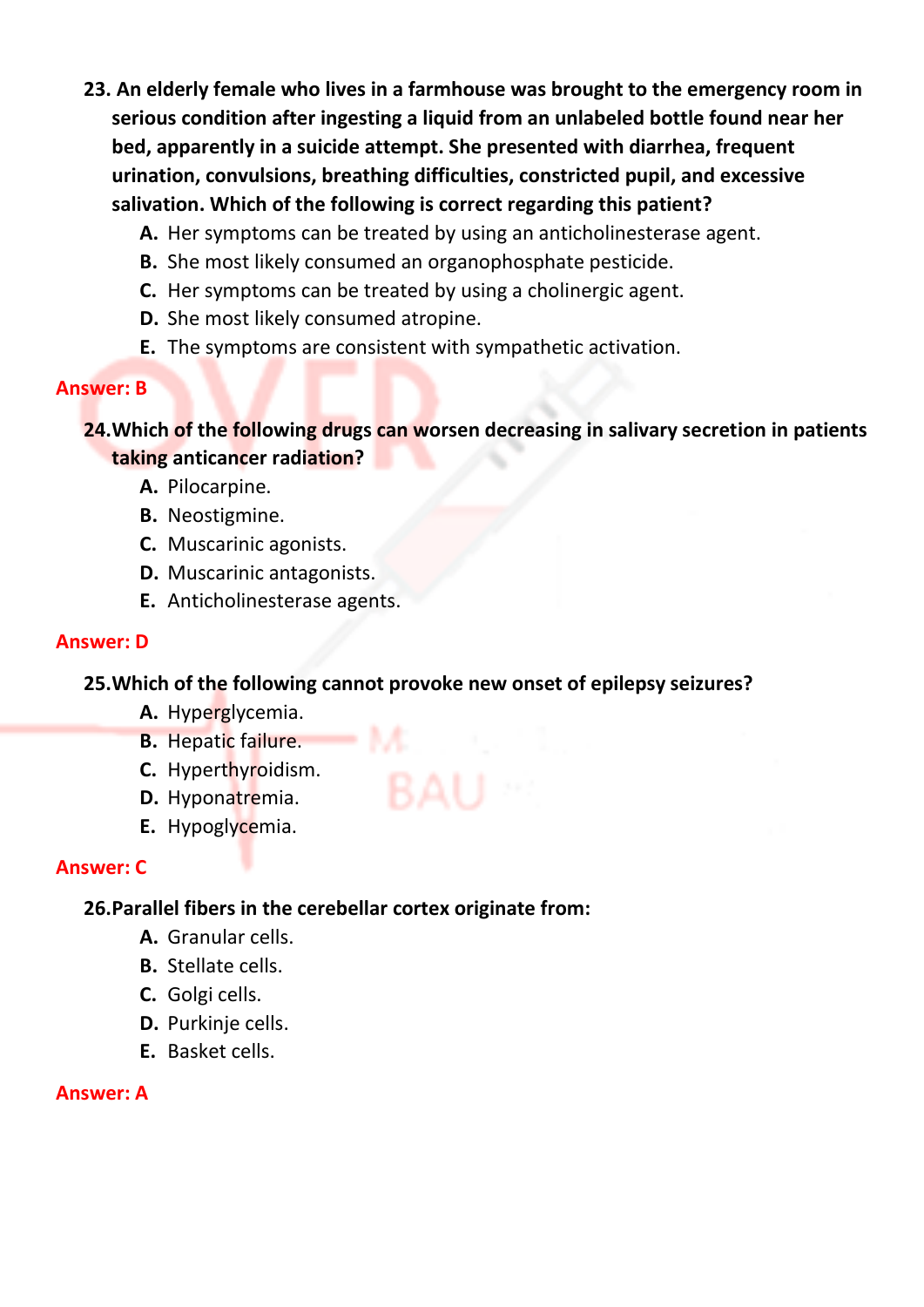## **27.In the tympanic cavity, which of the following pairs of structures and their location is the most accurate?**

- **A.** Round window laterally.
- **B.** Pyramid anterior.
- **C.** Epitympanic recess inferior.
- **D.** Tegmen tympani superior.
- **E.** Tensor tympani muscle posterior.

#### **Answer: D**

## **28.Which of the following represent the orbit?**

- **A.** The sphenoid bone form most of the orbital roof.
- **B.** The axes of the two orbits diverge anteriorly.
- **C.** The orbit is oval in shape.
- **D.** Inferior orbital fissure connects the orbit with infratemporal fossa.
- **E.** The medial edge of orbit is formed by the lacrimal bone.

#### **Answer: B**

## **29.Which of the following may result from a right spinal cord hemisection at T4 level?**

- **A.** Hyporeflexia in the right lower limb.
- **B.** Left lower limb paralysis.
- **C.** Loss of vibration sensation from right lower limb.
- **D.** Phantom limb sensation for the left lower limb.
- **E.** Loss of pain sensation from the right lower limb.

## **Answer: C**

# **30.Which of the following represent the correct sequence of structures in transmitting the sound vibration?**

- **A.** Malleus incus stapes scala vestibuli scala tympani.
- **B.** Oval window scala tympani helicotrema scala vestibuli round window.
- **C.** Malleus stapes incus scala vestibule -scala tympani.
- **D.** Malleus incus stapes scala tympani scala vestibuli.
- **E.** Incus malleus stapes scala tympani scala vestibuli.

## **Answer: A**

# **31.Ptosis (drooping eyelids) or diplopia because of weakness in the extraocular muscles fluctuating in severity from time to time is the most common symptom of which of the following?**

- **A.** Myasthenia gravis.
- **B.** Diabetic peripheral neuropathy.
- **C.** Gullain-Barre syndrome.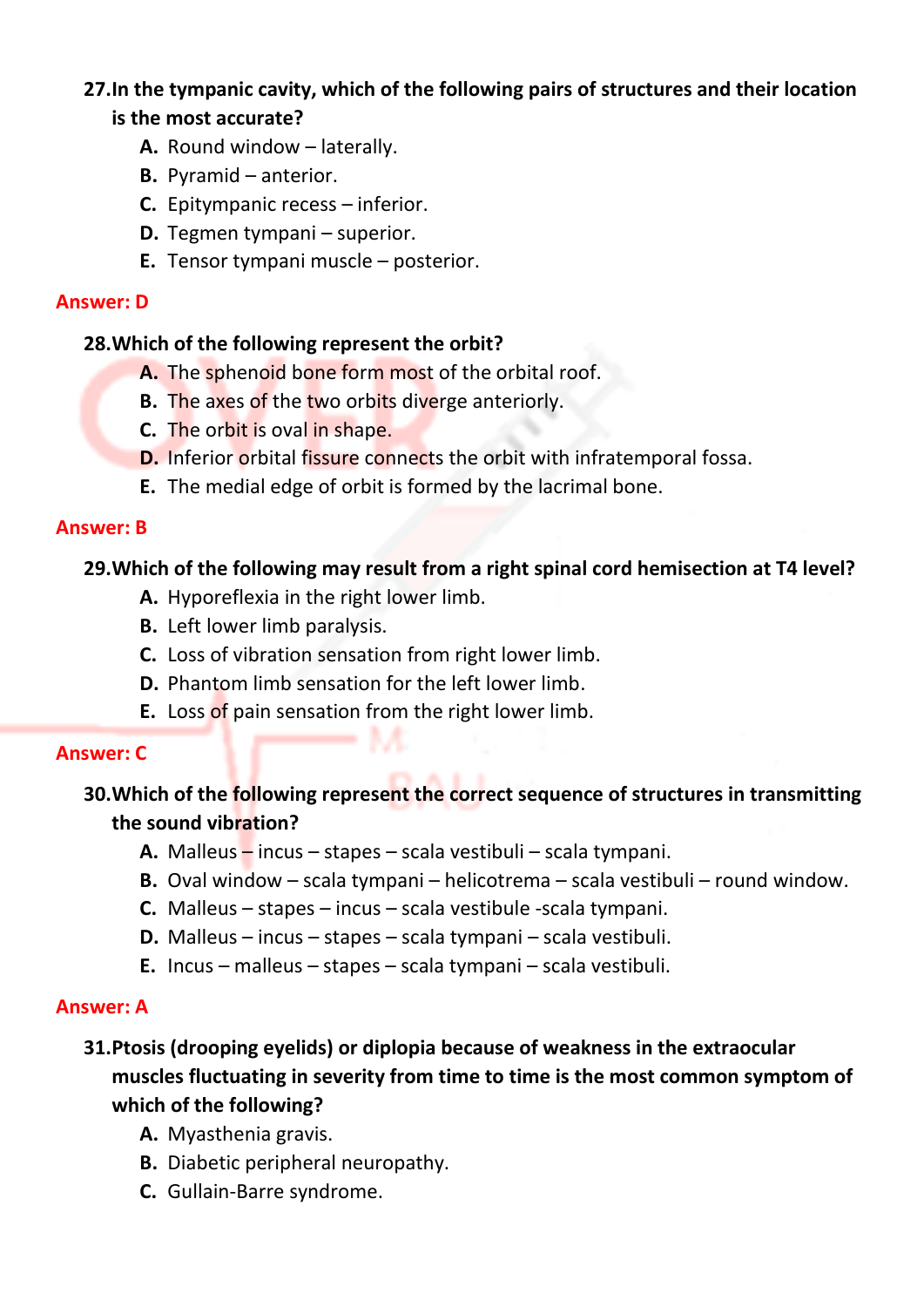- **D.** Chronic inflammatory demyelinating polyneuropathy.
- **E.** Lambert-Eaton syndrome.

# **32.At which of the following regions the facial artery will be most superficially located?**

- **A.** The angle of the moth.
- **B.** The inferior border of the mandible.
- **C.** Carotid triangle.
- **D.** Submandibular triangle.
- **E.** The middle part of the face.

## **Answer: B**

## **33.Which of the following nuclei may receive inputs through spinal nerves?**

- **A.** Main sensory nucleus of the trigeminal.
- **B.** Nucleus solitarius.
- **C.** Mesencephalic nucleus of the trigeminal.
- **D.** Nucleus ambiguous.
- **E.** Spinal nucleus of the trigeminal.

## **Answer: E**

## **34.The pathway to which of the following is concerned with olfactory memories?**

- **A.** Piriform cortex.
- **B.** Anterior olfactory nucleus.
- **C.** Amygdala.
- **D.** Olfactory tubercle.
- **E.** Entorhinal cortex.

## **Answer: E**

## **35.The following opioid is more potent than morphine:**

- **A.** Tramadol.
- **B.** Pethidine.
- **C.** Dextropropoxyphene.
- **D.** Fentanyl.
- **E.** All these drugs are less potent than morphine.

## **Answer: D**

## **36.Removing the somatosensory association area makes the person unable to judge:**

- **A.** The complex forms felt on the opposite side of the body.
- **B.** The weights of the objects.
- **C.** The critical degrees of pressure against the body.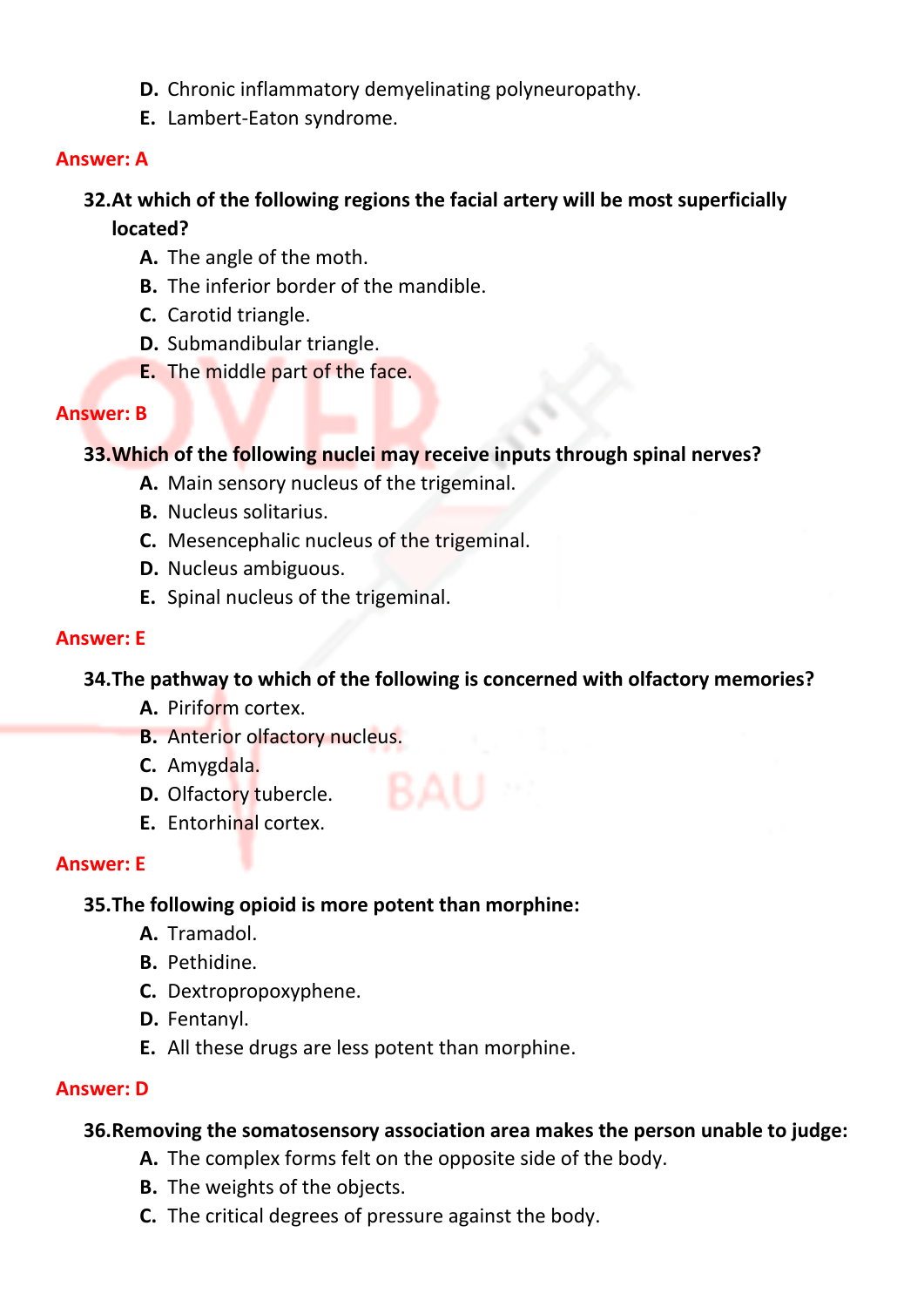- **D.** The texture of materials.
- **E.** The shapes or forms of objects.

# **37.An injury at which of the following regions may result in loss of discriminate touch sensation from the left lower and upper limbs?**

- **A.** Right side of medulla at level of pyramidal decussation laterally.
- **B.** Left side of the pons laterally.
- **C.** Right side of the midbrain laterally.
- **D.** Right side of the spinal cord.
- **E.** Right ventral posteromedial nucleus of the thalamus?

## **Answer: C**

## **38.Which of the following drugs can cause orthostatic hypotension?**

- **A.** Prazosin.
- **B.** Clonidine.
- **C.** Propranolol.
- **D.** Metoprolol.
- **E.** All statements are true.

## **Answer: A**

## **39.The effect of removing the somatosensory association area is:**

 $\longrightarrow M$ 

- **A.** Amorphosynthesis.
- **B.** Apraxia.
- **C.** Agraphesthesia.
- **D.** Astereognosis.
- **E.** Ataxia.

# **Answer: A**

## **40.Which of the following is the main action of carbidopa in combination with levodopa?**

- **A.** Inhibits metabolic conversion of levodopa to dopamine outside the CNS.
- **B.** Helps activate dietary vitamin B6, a deficiency of which occurs during levodopa therapy.
- **C.** Increase permeability of the BBB to levodopa, giving levodopa better access to the CNS.
- **D.** Blocks Ach release in the CNS, thereby facilitating levodopa's ability to restore a dopamine-Ach balance.
- **E.** Reduces levodopa-induced hypotension by blocking vascular dopamine receptors.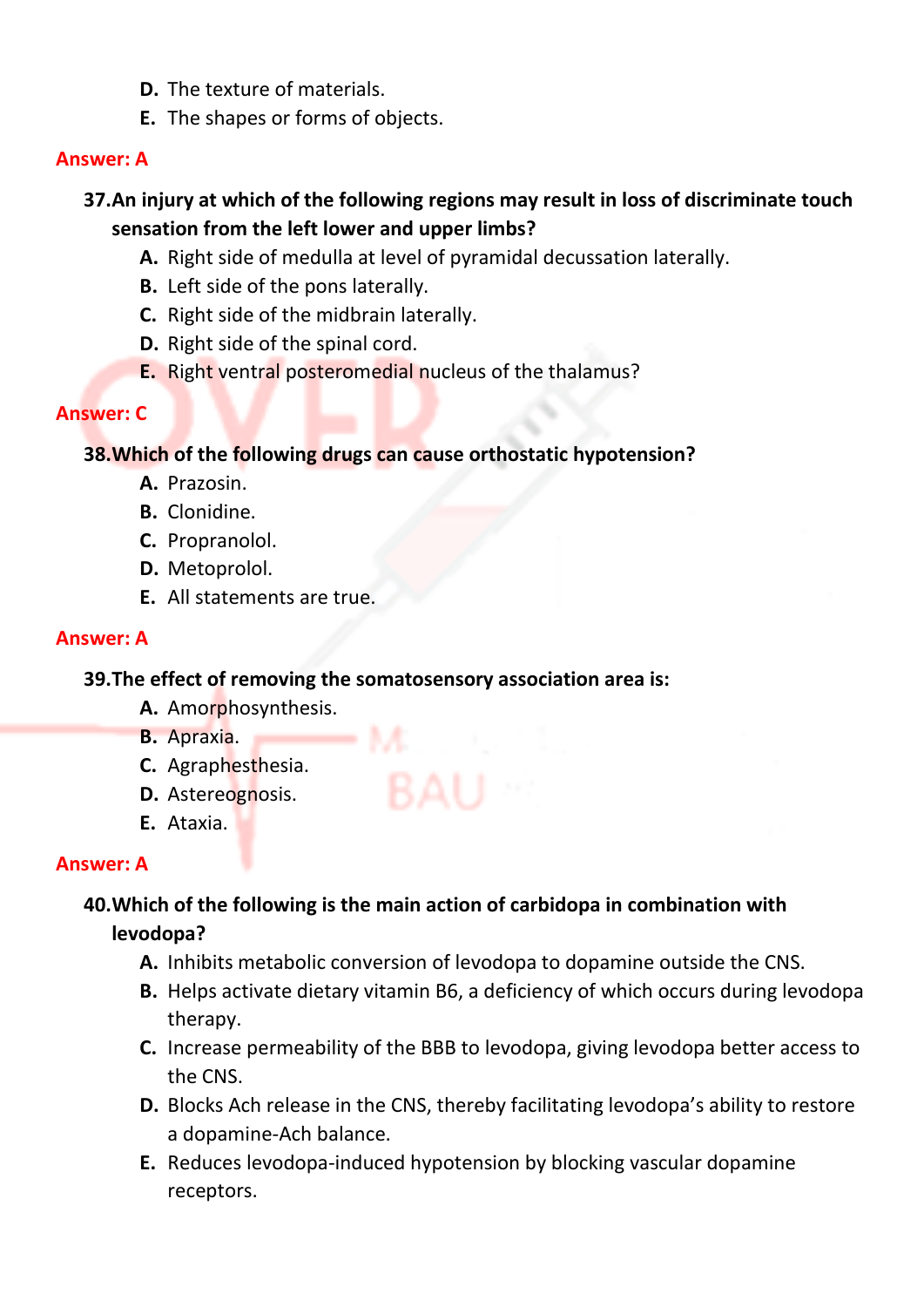# **41.Which of the following best summarizes why nitrous oxide cannot be used alone for general anesthesia?**

- **A.** Methemoglobinemia occurs even with low inspired concentrations.
- **B.** Inspired concentrations > 10% tend to profound cardiac negative inotropic effects.
- **C.** MAC (minimum alveolar concentration) is > 100%.
- **D.** Almost lack of analgesic activity, regardless of concentration.
- **E.** Very high frequency of bronchospasm.

#### **Answer: C**

## **42.Which of the following facial muscles is the deepest?**

- **A.** Zygomaticus minor.
- **B.** Levator anguli oris.
- **C.** Zygomaticus major.
- **D.** Levator labii superioris.
- **E.** Levator labii alaeque nasi.

## **Answer: B**

## **43.Which of the following is true about interposed nuclei?**

- **A.** Control flexor muscles: reticular formation and vestibular nuclei.
- **B.** Control flexor muscles: red nuclei and thalamus.
- **C.** Coordination: reticular formation and vestibular nuclei.
- **D.** Control extensor muscles: red nuclei and thalamus.
- **E.** Control extensor muscles: reticular formation and vestibular nuclei.

#### **Answer: B**

## **44.Which of the following nerves contains fibers of postganglionic neurons?**

- **A.** White ramus communicant.
- **B.** Splanchnic nerves.
- **C.** Lateral cutaneous nerve of the forearm.
- **D.** Vagus nerve.
- **E.** Chorda tympani.

## **Answer: C**

## **45.Which of the following is the best are to be targeted by block anesthesia to anesthetize the sole of the foot?**

- **A.** Anterior to superior extensor retinaculum.
- **B.** Anterior medial malleolus.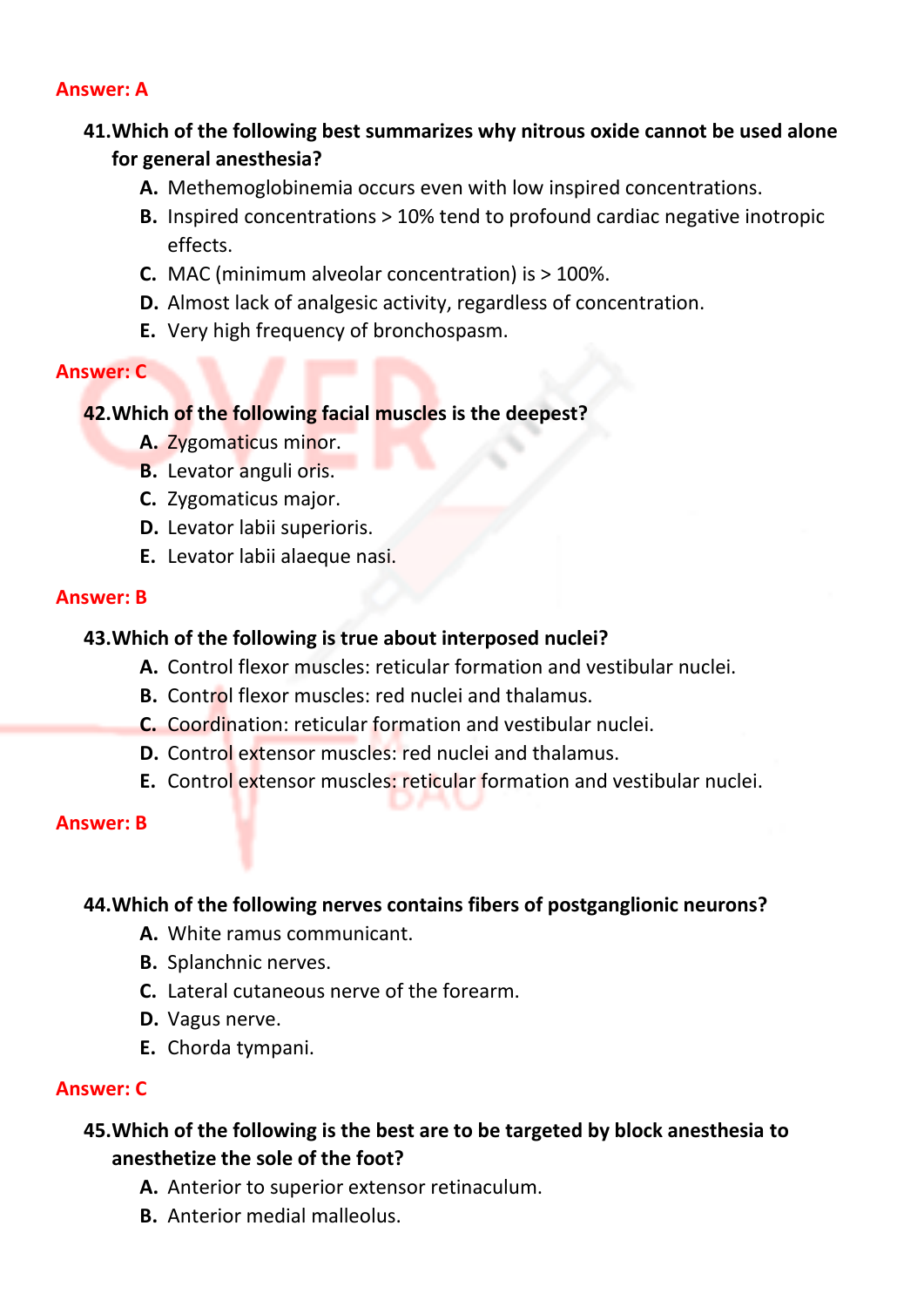- **C.** Posterior to medial malleolus.
- **D.** Anterior to lateral malleolus.
- **E.** Posterior to lateral malleolus.

#### **Answer: C**

## **46.From which layer of the cerebral cortex large numbers of axons extend to the thalamus?**

- **A.** Layer III and IV.
- **B.** Layer III.
- **C.** Layer VI.
- **D.** Layer V.
- **E.** Layer I and II.

#### **Answer: C**

## **47.In Group B streptococcal disease (GBS):**

- **A.** The risk of GBS is much lower with prematurity or ruptured amniotic membranes.
- **B.** Localizing findings and clinical findings are specific, and the diagnosis is sometimes revealed by the isolation of GBS from blood or CSF.
- **C.** The mortality rate is low particularly when appropriate antibiotics are used.
- **D.** Fever is sometimes absent, and infants may even be hypothermic.
- **E.** The typical GBS case is an infant who is not doing well.

#### **Answer: D**

#### **48.All of the following pairs is well matched EXCEPT:**

- **A.** Terminal ganglion postganglionic parasympathetic neurons.
- **B.** Dorsal root of the spinal nerve vagal afferent fibers.
- **C.** Autonomic plexus postganglionic sympathetic fibers.
- **D.** Facial nerve superior salivatory nucleus.
- **E.** Sympathetic nerves postganglionic sympathetic fibers.

#### **Answer: B**

## **49.An injury at which neck triangles most likely to cause paralysis of the genohyoid muscle?**

- **A.** Submental.
- **B.** Carotid.
- **C.** Muscular.
- **D.** Supraclavicular.
- **E.** Digastric.

#### **Answer: B**